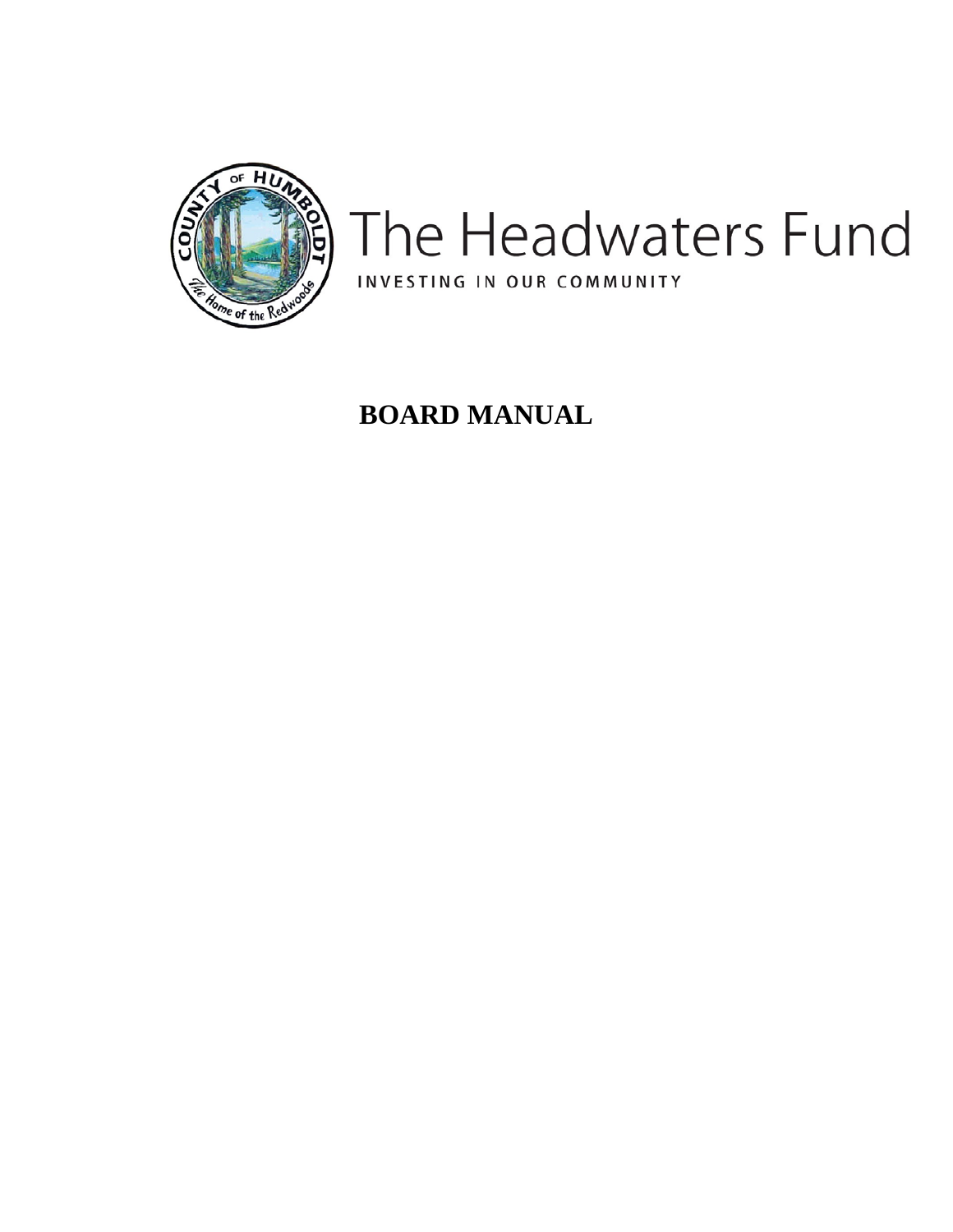# TABLE OF CONTENTS

| 2.            |  |
|---------------|--|
| <sup>3.</sup> |  |
|               |  |
|               |  |
|               |  |
| 7.            |  |
|               |  |
| 9.            |  |
| <b>10.</b>    |  |
|               |  |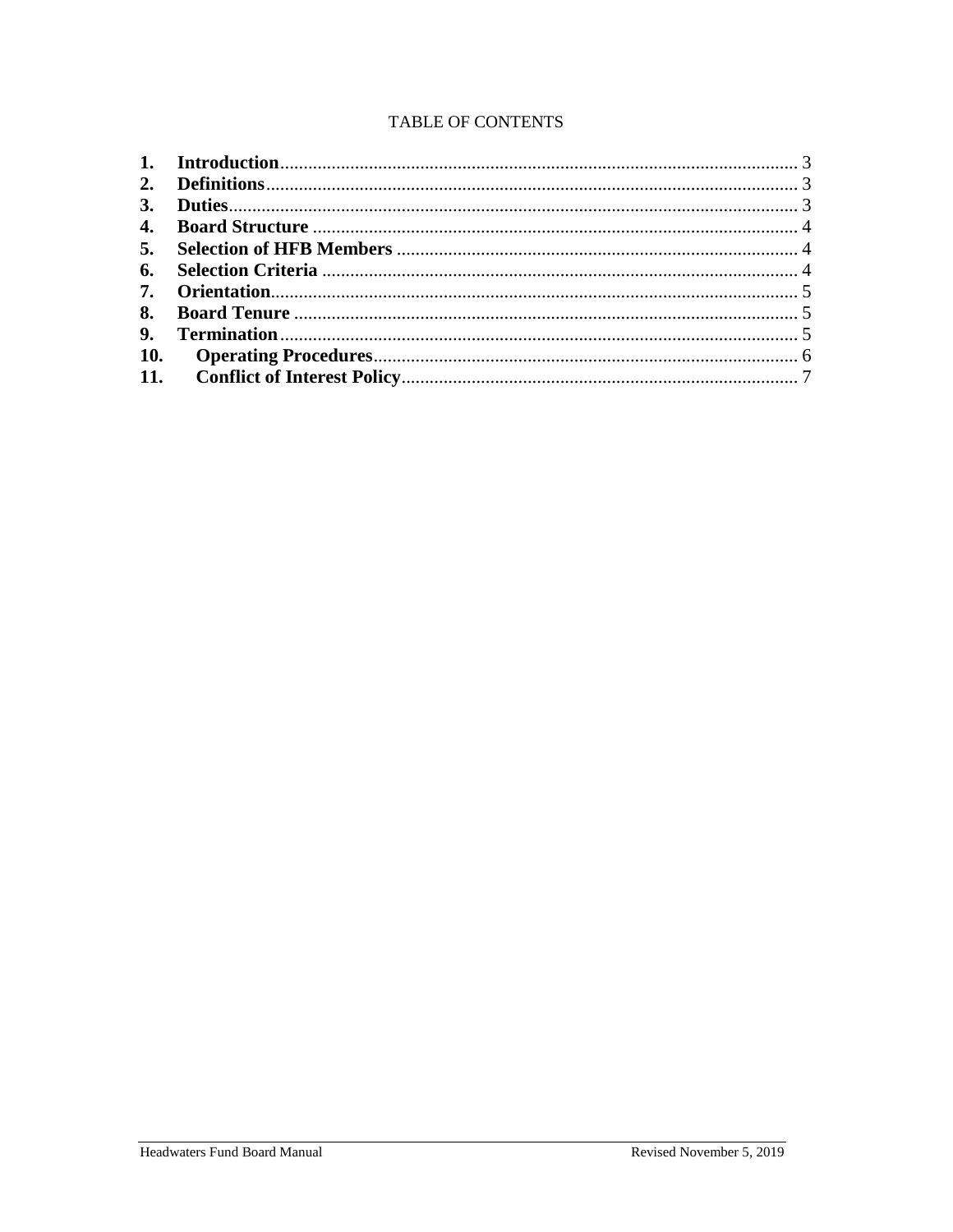# <span id="page-2-0"></span>**1. Introduction**

a) As part of the Headwaters Fund, this Manual outlines the Headwaters Fund Board formation, duties, board structure, tenure, termination, behavior, and procedures. The Headwaters Fund Board is an advisory board recommending Headwaters Fund project funding, policies and budgets to the Board of Supervisors for approval. This Manual accompanies the Community Investment Fund, Grant Fund, and Revolving Loan Fund Manuals that outline policies and procedures of the various Headwaters Fund program areas.

# <span id="page-2-1"></span>**2. Definitions**

- a) "HFB" means the Headwaters Fund Board.
- b) "HWF" means the Headwaters Fund program.
- c) "BOS" means the County of Humboldt Board of Supervisors.
- d) "Member" means a member of the Headwaters Fund Board.
- e) "Staff" means staff of the County of Humboldt's Economic Development Division administering the Headwaters Fund.
- f) "RLF" means the Revolving Loan Fund program of the Headwaters Fund.
- g) "CIF" means the Community Investment Fund program of the Headwaters Fund.
- h) "GF" means the Grant Fund program of the Headwaters Fund.

# <span id="page-2-2"></span>**3. Duties**

- a) The Headwaters Fund Board duties are the following:
	- i) Recommend funding of Grant Fund and Community Investment Fund applications to Board of Supervisors for approval: HWF Staff will provide the initial screening for applications for project grant funding. HFB will pass a slate of recommended applications to BOS for review and approval. The Community Investment Fund and Grant Fund Manuals outline details on project selection criteria and processes.
	- ii) Recommend annual budgets to Board of Supervisors for approval: Utilizing HWF Staff support and recommendations, HFB will recommend annual budgets for CIF, GF, RLF, and HWF administration to the Board of Supervisors for approval.
	- iii) Recommend Headwaters Fund policy and procedures to Board of Supervisors for approval:
		- a) Utilizing HWF Staff support and recommendations, the HFB will recommend to the Board of Supervisors policies and procedures for the management of the Headwaters Fund including the Board Manual, Charter, and CIF, RLF, and GF Policy Manuals.
		- b) Utilizing HWF Staff support and recommendations, HFB will recommend to the Board of Supervisors revisions and variances to policies and procedures for the management of the Headwaters Fund including the Board Manual, Charter, and CIF, RLF, and GF Policy Manuals.
	- iv) Solicit community input: HFB will solicit and receive community input where appropriate.
	- v) Issue annual reports: HFB will present an Annual Report to the Board of Supervisors. The report will summarize projects of the Headwaters Fund and their benefits to the community. The report will include a summary of fund balances, expenditures, revenues, and information on funded projects.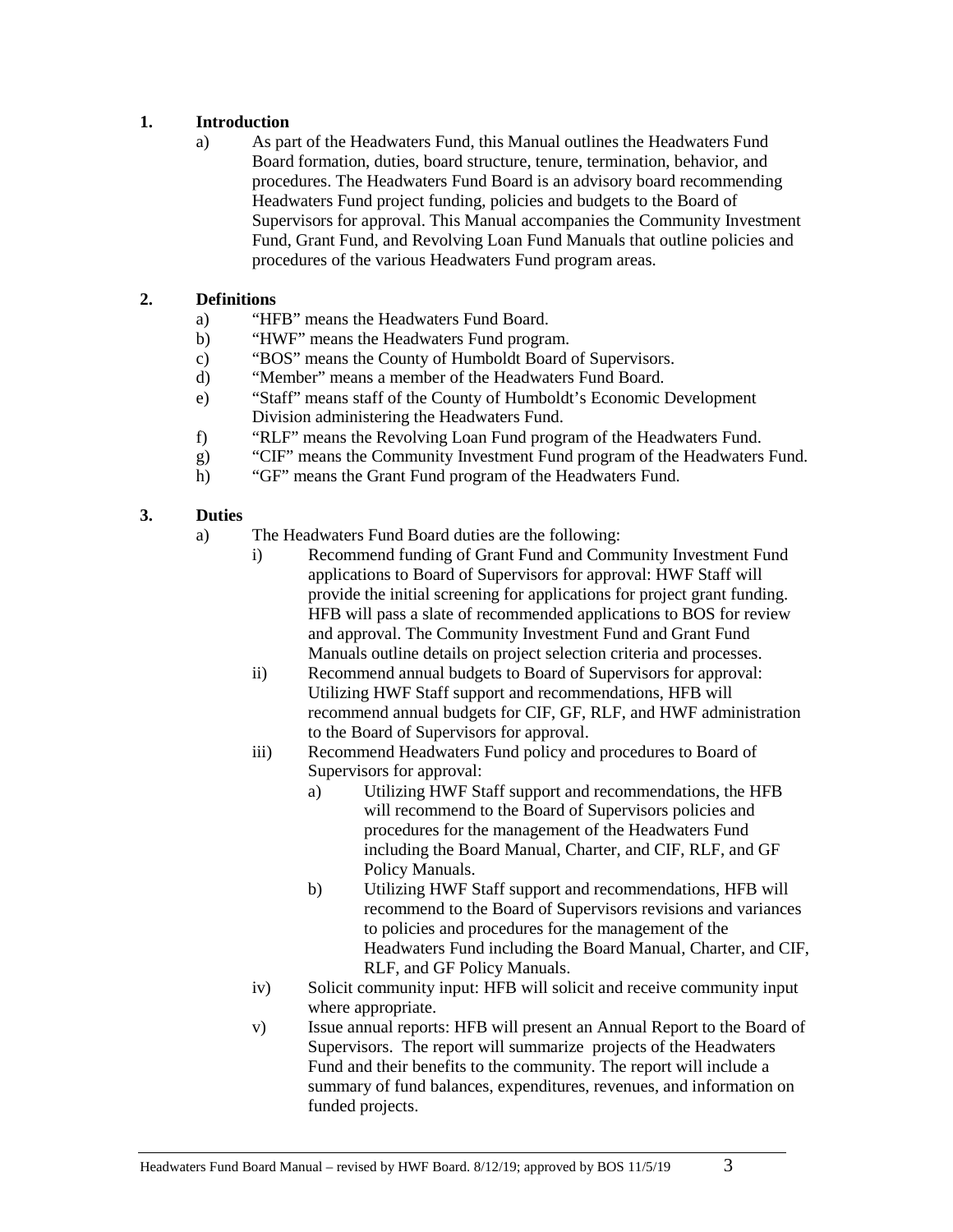- vi) Stay informed and active in the Fund's mission and activities: HFB Members have significant responsibility in HWF's management and success. Thus, they should attend all meetings, read the materials provided, actively fulfill their duties with diligence and integrity, and remain informed of HWF operations.
- b) County staff will provide the HFB with staff support; in addition, HWF funds will be available for technical or financial consulting to assist the Board in application analysis and review.

# <span id="page-3-0"></span>**4. Board Structure**

a) HFB consists of 7 members of the community, recommended by the Board of Supervisors Headwaters Fund Subcommittee, and appointed by the Board of Supervisors.

# <span id="page-3-1"></span>**5. Selection of HFB Members**

- a) The selection process will consist of three stages: recruitment, Headwaters Fund Subcommittee screening, and Board of Supervisors approval. This process will be performed with the assistance of the Clerk of the Board of Supervisors in conformance with the Maddy Act (Gov. Code Section 5490 et. seq.).
- b) During the recruitment stage, the Headwaters Fund Subcommittee (i.e. County Treasurer/Tax Collector, the County Administrative Officer (or their designee) and two Supervisors) will publish criteria and desired qualifications for HFB Members and solicit applications. In order to be considered for the HFB, all candidates must first submit a timely application.
- c) Once the deadline for submitting applications has expired, the Headwaters Fund Subcommittee will conduct interviews and evaluations of candidates. County staff will provide the committee with recommended interview questions and evaluation criteria based on best practices. The Committee will also identify any potential conflicts of interest the candidate may have. Top candidates will meet with the Committee, hear an overview of the organization, receive relevant organizational materials describing the organization's products or services, and ask/answer questions about their fitness for HFB service. Using selection criteria, including the criteria in Section 6, below, the Screening Committee will recommend (with reasons) to the Board of Supervisors a pool of up to 14 candidates for appointment. All applications for appointment will be submitted to the full Board of Supervisors for consideration. The Board of Supervisors may conduct interviews with candidates in a process open to the public. The Board of Supervisors will deliberate on and appoint the Headwaters Fund Board, considering how to achieve the best balance of skills and competencies on this standing committee.
- d) If a seat is vacated by an HFB Member or a HFB Member is removed by the Board of Supervisors, Headwaters Fund Staff will notify the Clerk of the Board of Supervisors within 20 days. The Clerk of the Board of Supervisors will publish notice of the unscheduled vacancy for 10 working days. After said noticing period, the vacancy shall be filled using the selection process as described above.

# <span id="page-3-2"></span>**6. Selection Criteria**

- a) Individuals selected for HFB should exhibit the following characteristics:
	- i) Integrity: Members should strive for the highest level of nonpartisanship, resist all efforts by groups or individuals to influence HFB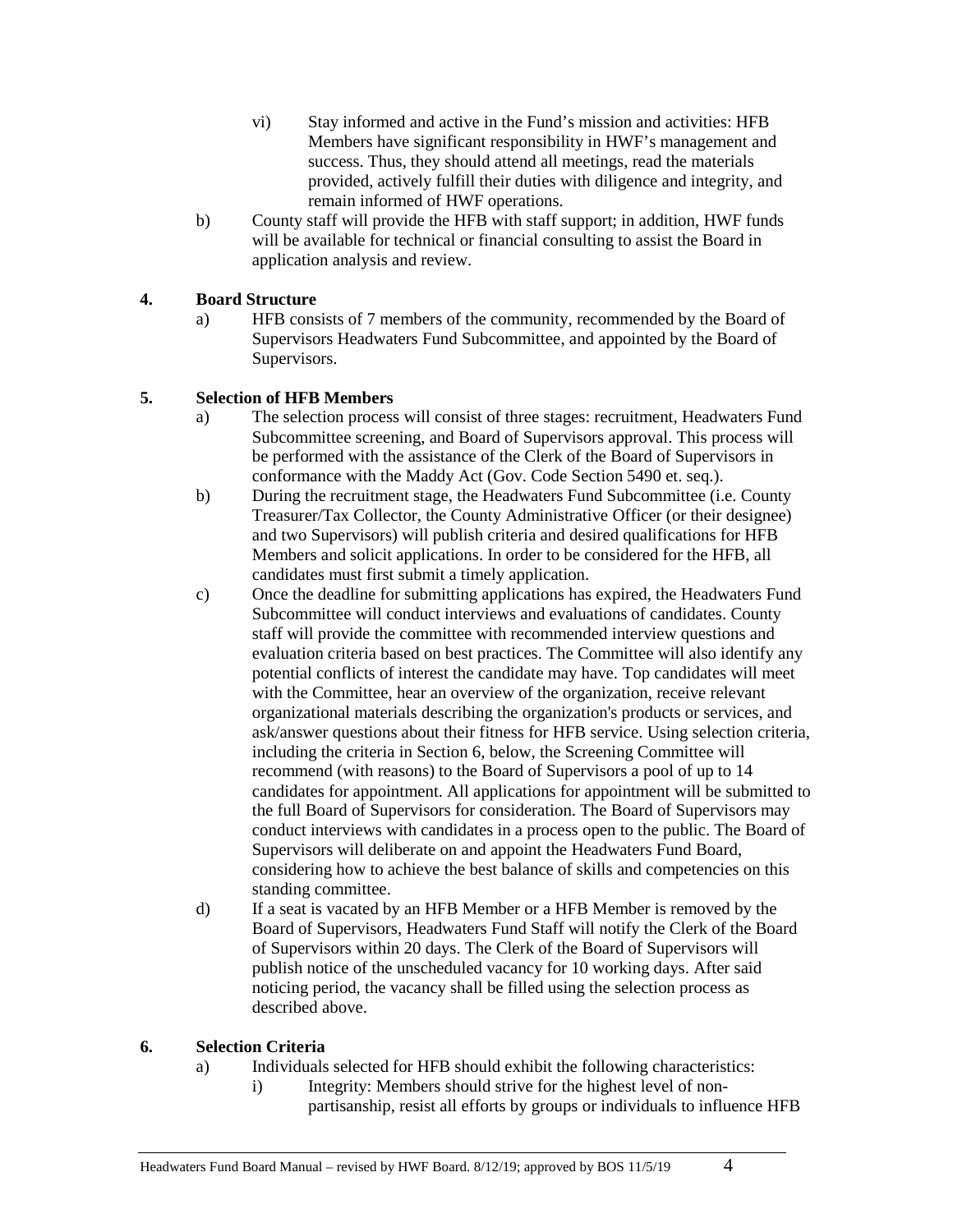<span id="page-4-3"></span>decisions, and keep commitments outside of the HWF from influencing positions taken on HWF decisions. Members should support, without prejudice, investments in the community interest that meet the HWF priorities. Political, racial, religious, and other differences must never be criteria for declining funding, or providing funding. Members must preserve the independence of HWF decision-making from outside pressures of special interest groups, friends, business associates or others.

- ii) Breadth of Interest: Members are selected to bring diverse community experience and knowledge to HWF decision-making. Each Member's background becomes an asset to HWF relations, investment decisions, and service. During HFB decision-making, each Member must scrupulously set aside past interests and commitments in order to serve the community as a whole. Only those individuals, no matter how selfless and committed, able to employ past experiences for the general community good should become Members.
	- a) Background: Members should be selected from a reasonable cross-section of the community but should not be expected to represent the special interest of a group or sector.
- iii) Team Considerations: HFB should be considered as a team. Each Member will bring his/her own assets, and the group overall must have the necessary breadth and depth of expertise. Members should also be willing and able to work as team players at all times.
- iv) Time Requirements: Because of the importance of HWF to the County, Members selected to HFB must make HWF their highest service and community commitment. Board service requires substantial time, thought and energy. Thus, only individuals able to make the needed commitment will be chosen.

# <span id="page-4-0"></span>**7. Orientation**

a) New Members will receive an orientation, Board Manual, and sign all appropriate documents.

# <span id="page-4-1"></span>**8. Board Tenure**

- a) HFB members will serve staggered terms to avoid 100% turnover of the HFB at the expiration of the term.
- b) HFB Members will serve an initial 2 year appointment followed by two possible 3-year renewal terms (re-appointments come as recommendations from the Headwaters Fund Board and are approved by a majority vote of the Board of Supervisors) for a total possible service time of 8 years. The HFB shall make recommendations for re-appointments to the Board of Supervisors who may then accept or reject the re-appointment by a majority vote. In the event a recommendation for re-appointment is rejected by the Board of Supervisors, the seat shall be deemed vacated at the expiration of the term and the selection process as described in Section 5 shall commence.

# <span id="page-4-2"></span>**9. Termination**

a) A Board Member shall be terminated from HFB due to excess absences as defined by the Board of Supervisors, unexcused absences, behavior detrimental to HWFA Board Member's service can also be terminated after failing an annual performance review.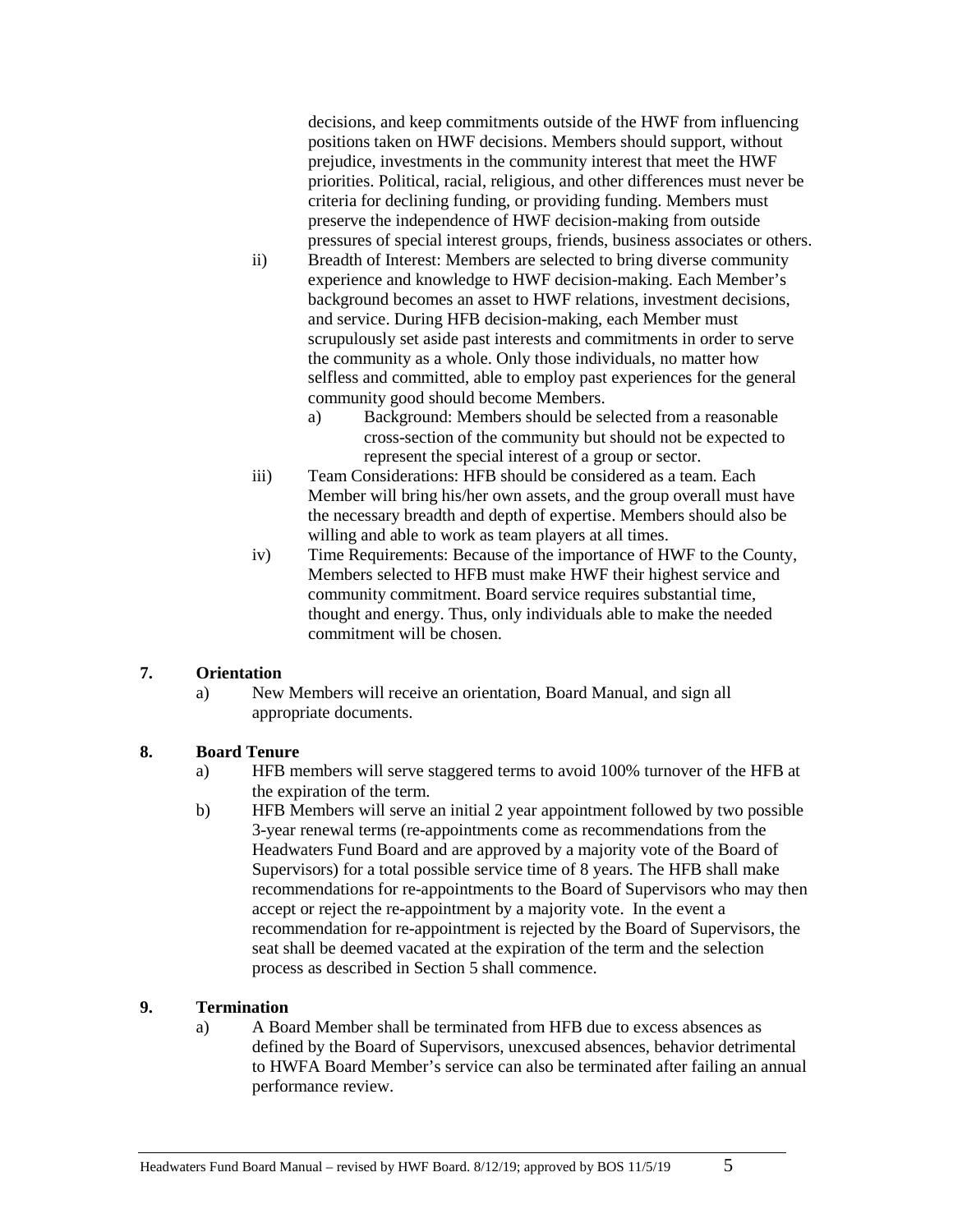# **10. Operating Procedures**

- a) Meetings and notice
	- i) Regular Meetings: HFB shall meet at least once per quarter or more as required to review applications and appeals, at an agreed upon time and place. Upon a vote of the HFB any regular meeting may be cancelled or moved to a date specified in said vote.
	- ii) Special Meetings: HWF Staff shall, upon the written request of 2 members of the HFB, call a special meeting of the HFB for the purpose of transacting the business designated in the call.
	- iii) The Agenda for the meeting will be posted as required by the Ralph M. Brown Act (the "Brown Act," Gov. Code, § 54950 et seq.). . HFB Staff or his or her authorized representative shall post an agenda for each regular HFB meeting or a notice for each special HFB meeting containing a brief description of each item of business to be transacted or discussed at the meeting, together with the time and location of the meeting. Agendas and notices shall be posted at 520 E Street, Eureka, California (a location readily accessible to the public) at least seventytwo (72) hours in advance of each regular meeting and at least twentyfour (24) hours in advance of each special meeting. HFB Staff shall maintain a record of such posting.
- b) Right of Public to Appear and Speak
	- i) At every regular meeting, members of the public shall have an opportunity to address the HFB on matters within the HFB's subject matter jurisdiction. Public input and comments on any item not on the agenda shall occur during the time set aside for general public comment. Public input and comments on matters on the agenda shall be made during the time set aside for public comment on that item.
	- ii) The Chairperson or presiding officer may limit the total amount of time allocated for public discussion and/or the time allocated for each individual speaker.
- c) Non-Agenda Items
	- i) Matters brought before the HFB at a regular meeting that were not placed on the agenda of the meeting shall not be acted upon by the HFB at that meeting unless action on such matters is permissible pursuant to the Brown Act. Those non-agenda items brought before the HFB that the HFB determines will require HFB consideration and action and where the HFB action at that meeting is not so authorized shall either be placed on the agenda for the next regular meeting or referred to HWF staff as directed by the Chairperson or the presiding officer.
- d) Manner of acting and decision-making
	- i) In discussions and decision-making, Board Members will act in an openminded, respectful, and independent manner with integrity. The Board will strive for unanimity in decision-making; if unable to make a unanimous decision, the Board will rely on majority opinion in decisionmaking.
- e) Quorum
	- i) Required Number to Constitute Act: At least 4 Members of the HFB shall constitute a quorum for the purpose of conducting HFB business, exercising HFB powers and for all other purposes, but a smaller number may adjourn from time to time until the quorum is obtained. Every official act of the HFB shall be adopted by a majority vote. A "majority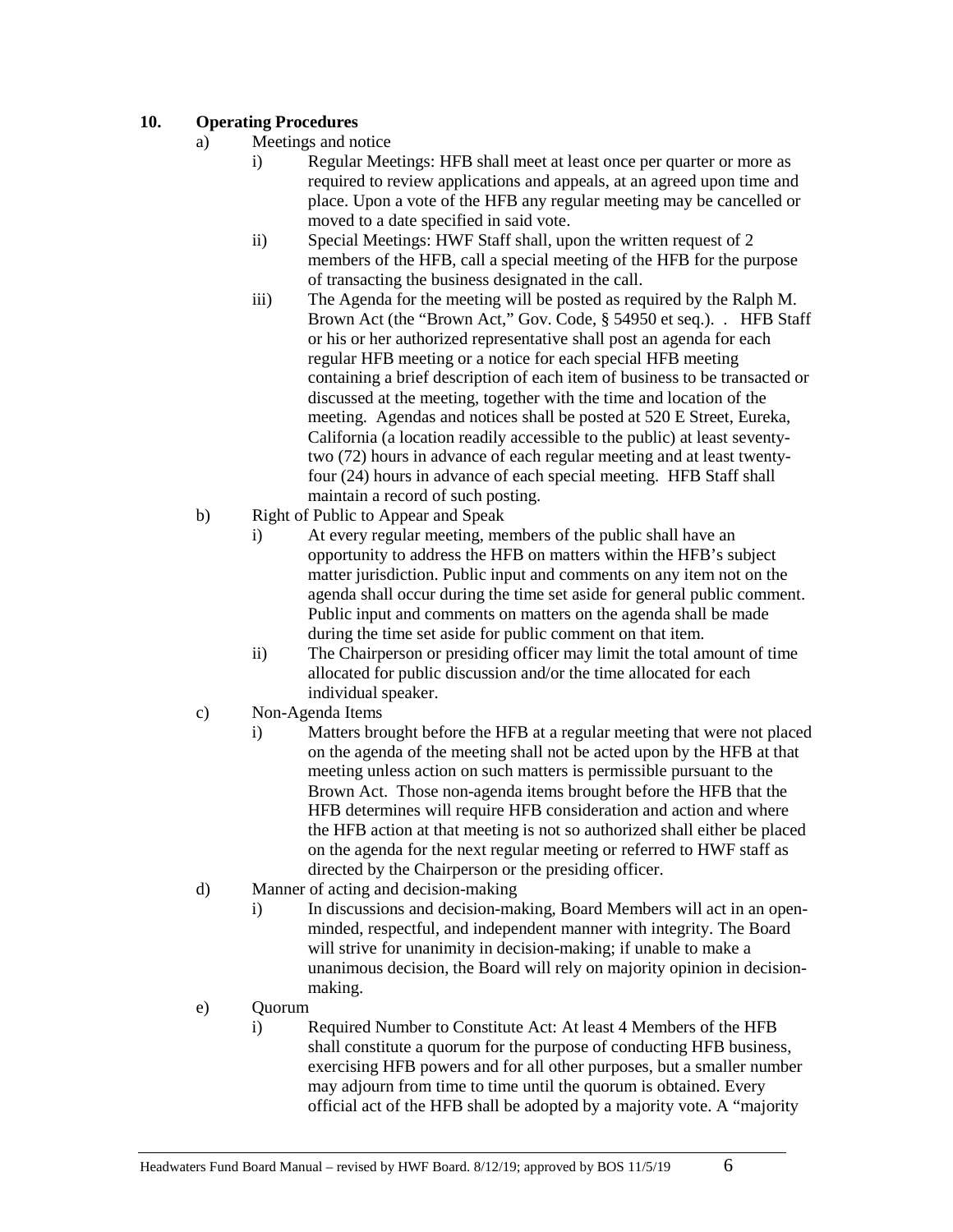vote" shall mean a majority of the quorum of the HFB

- f) Officers and duties
	- i) HFB Officers, as described in this section, will be selected annually by majority vote of HFB.
	- ii) Chairperson: The Chairperson will ensure the effective action of the board in governing and supporting the HWF. Among other tasks, the Chairperson will be responsible for meeting agendas, communications within the Board, and setting decision-making processes.
	- iii) Vice-Chairperson: The Vice-Chairperson will act as Chairperson in absence of the Chairperson and will assist the Chairperson on other duties or special projects. In case of the resignation, removal or death of the Chairperson, the Vice-Chairperson shall perform such duties as are imposed on the Chairperson until such time as a new Chairperson is selected.
	- iv) Secretary: HWF Staff will provide a Secretary to keep the records of the HFB, act as secretary at meetings of the HFB, record all votes and keep a record of the proceedings of the HFB in a journal of proceedings to be kept for such purpose.
- g) Vacancies
	- i) Vacancies will be handled according to the process outlined in Section 5.
- h) Resignation
	- i) Resignation from the board must be in writing and received by the Board of Supervisors.
- i) Minutes and official recommendations
	- i) HWF Staff will record and distribute minutes of the meeting.
	- ii) All official recommendations to BOS shall be in writing and an approved copy of each recommendation filed in the official book of recommendations of the HFB.
- j) Conduct During HFB Meetings
	- i) Parliamentary Procedure. Unless a different procedure is established by resolution of the HFB or set forth in this Manual, the rules of parliamentary procedure as set forth in Robert's Rules of Order Revised shall govern all meetings of the HFB.
	- ii) The Chairperson, or in the Chairperson's absence, the Vice-Chairperson shall call the meeting of the Members to order and shall act as the chairperson of the meeting. The Chairperson, or the Chairperson's designee, shall establish rules of the meeting that-will freely facilitate debate and decision-making. The Chairperson will indicate who may speak when and when a vote will be taken.
- k) Brown Act Requirements
	- i) The provisions contained in this Section 10 are consistent with the provisions set forth in the Brown Act. In the event any provision contained herein is inconsistent with the Brown Act, as it currently exists or as it may be subsequently amended, the provisions contained in the Brown Act shall prevail.

# <span id="page-6-0"></span>**11. Conflict of Interest Policy**

a) This Policy covers economic conflicts of interest (as defined in California Government Code 8100 et. seq.; and Humboldt County Ordinance) and other conflicts of interest. Any HFB Member or HWF Staff who has an interest in a contract or other transaction presented to HFB or a committee thereof for